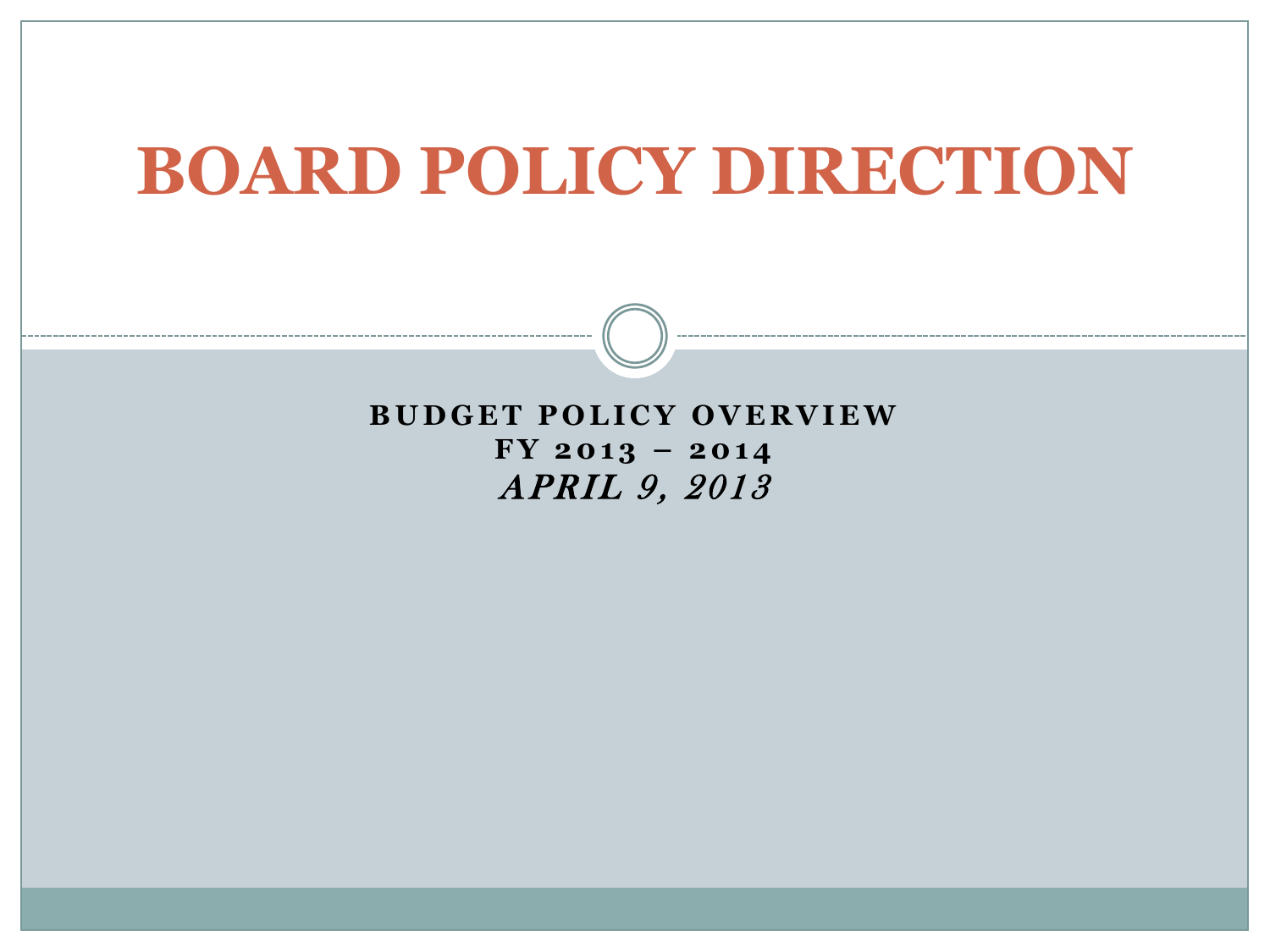### **Revenues**

2

- Recommend consideration to increase countywide millage by .3350 from 3.2899 to 3.6249, an estimated increase of \$4,351,211.
- Recommend considering enhancements of other revenue options.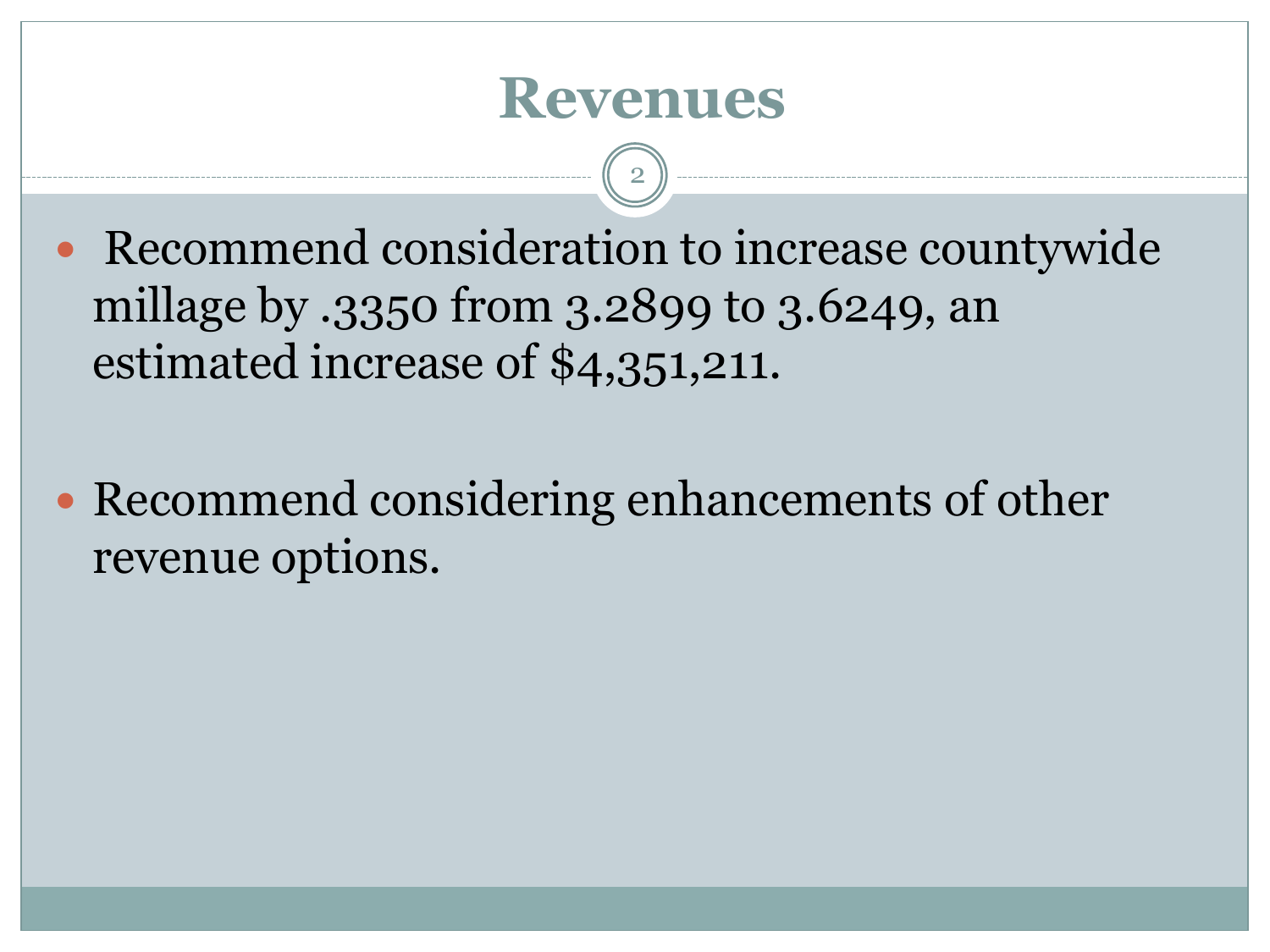## Expenditures

3

#### **Compensation and Benefits**

Recommend 3% market adjustment for employees, and to decrease the budget per employee cost for health insurance benefits (10%) from \$9,667 to \$8,701

#### **Staffing**

Provide direction on any staffing considerations as outlined in the Budget Policy Document.

#### **Operating Expenditure**

Recommend continued reductions or elimination of funding/services as necessary consistent with the priorities established in the Board's strategic plan and prioritization classifications of public safety, essential services and quality of life.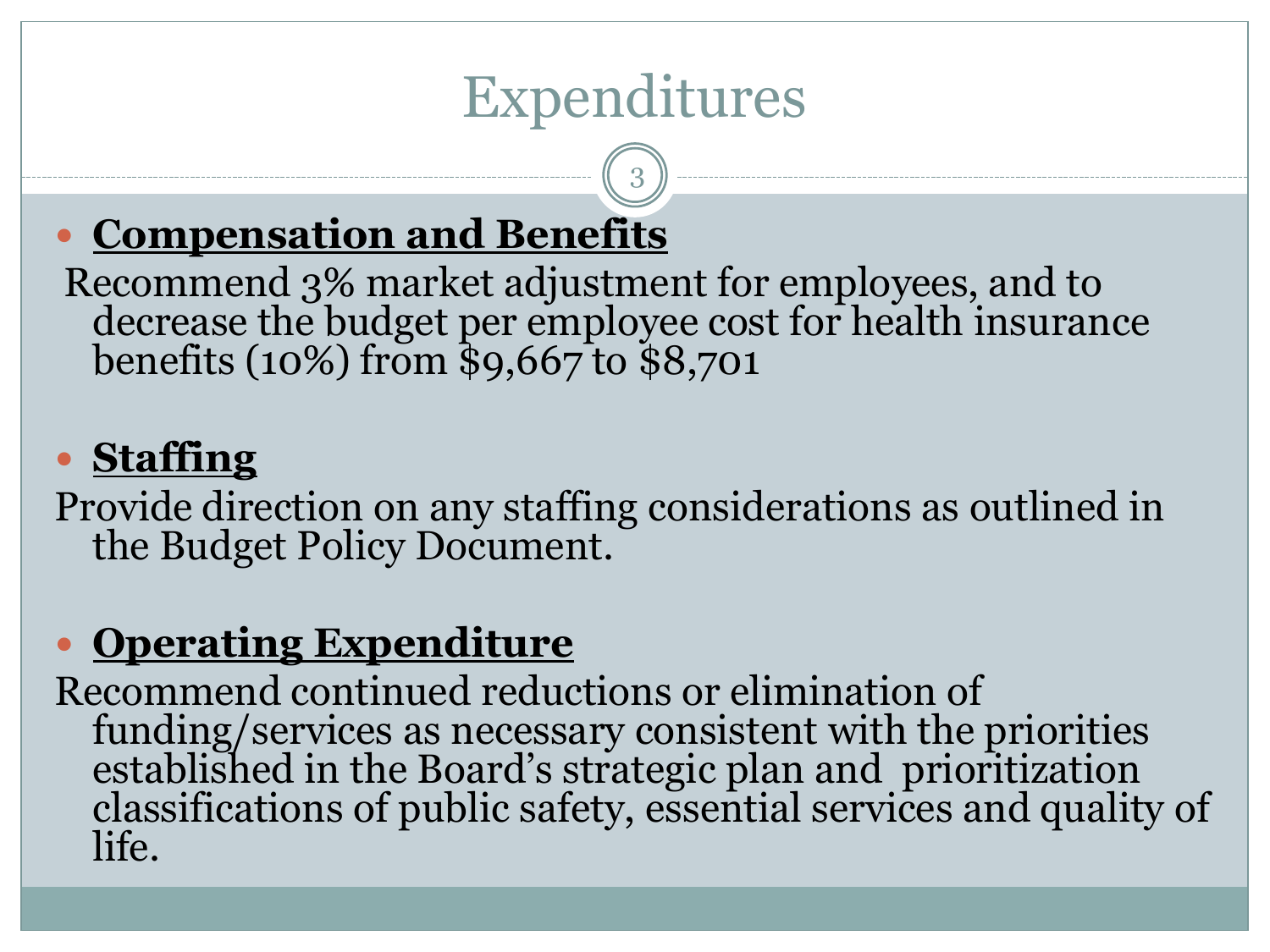

4

#### **Reserves**

Recommend a target reserve of 8% for the General Fund of approximately \$3,015,000.

### **Capital Projects**

Recommend direction on specific capital projects and consideration to proceed as outlined in the Budget Policy Document.